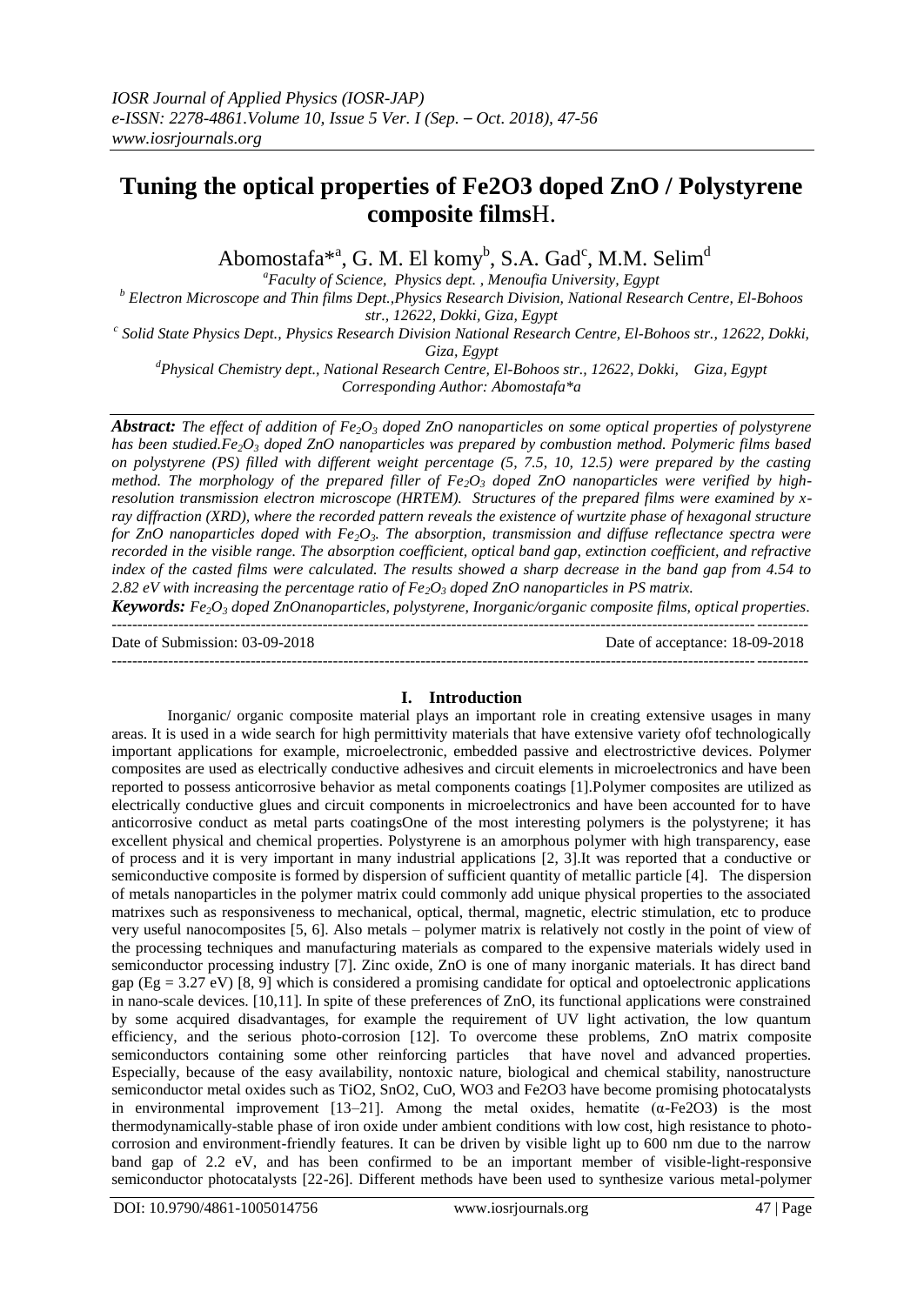composites E.g. (i) Direct mixing of nanoparticles in the polymer [27] (ii) Sol-gel methods [28] (iii) in-situ techniques [29] and (iv) deposition method [30]. Many types of polymer composites have been studied by introduction of conductive filler such as, silver (Ag), nickel (Ni), Aluminum (Al), Ni/Co coated CNT in polystyrene composite and carbon nanotube (CNT) [31-35].

In this work,

- We successfully synthesized nanoparticles of  $Fe<sub>2</sub>O<sub>3</sub>$  doped ZnO by combustionand prepared composite films of  $Fe<sub>2</sub>O<sub>3</sub>$  doped ZnO/PS by casting method.
- The focus of this work is to investigate the structural and the optical properties ofthe casted films to get a material can be easily tuned for optical application by easier control of the composition.

# **II. Experimental**

 $Fe<sub>2</sub>O<sub>3</sub>$  doped ZnOpowder was preparedby combustionmethodthrough mixing zinc nitrate, iron nitrate and urea as oxidizing agentwith a certain calculated ratios. The mixed powders were placed in porcelain crucible to be burned in the furnace at about 370 °C, until the mixture homogenates, self- sustaining and a rather fast combustion with enormous swelling producing white foamy and voluminous  $Fe<sub>2</sub>O<sub>3</sub>$  doped ZnO. Then, the temperature of the furnace was increased up to 500°C and the mixture was heated at this temperature for two hours before the furnace is switched off. Polystyrene (PS)was used as received without further purification with(MW= 35000 softening point (ASTM 28) 123-128°C, density 1.06 g/mL at  $25^{\circ}$ C from Sigma-Aldrich, Germany). The appropriate weight (5gm) of PS was dissolved in 100 ml of chloroform. The mixture was magnetically stirred continuously at room temperature for 2 hours until the mixture solution has a homogenous viscous appearance. The solution was left for 3 days before the addition metal oxides filler to it. Different weights of the prepared powder with (5, 7.5, 10 and 12.5 wt. %) were added to the chloroform and magnetically stirred vigorously to ensure a high dispersion of the added nanoparticles for 1 hour and then ultra-sonication for another 1 hour to prevent the nanoparticles agglomeration. The mixture then mixed with the PS solution and stirred again for1 hour then ultra-sonication for 1 h. The final product of the polymers PS reinforced with  $Fe<sub>2</sub>O<sub>3</sub>$ doped ZnOnanoparticles was cast in glass Petri dishes and left 1 day for drying.

In order to characterize and identify prepared samples, high-resolution transmission electron microscope (HRTEM) JEM-2100 with an operating voltage is 200 keV and gun type is Lab 6 Emmittorwas used to analyze the morphology of the prepared filler. The structure of casted films was characterized by X-ray diffraction using analytical X'Pert PRO MRD diffract meter system having CuKa ( $\lambda = 1.540598$  Å) with  $2\theta = 10^{\circ}$  - 90°. The optical measurements of the prepared films were investigated using UV- Vis spectrophotometer type JASCO 570.

The absorption coefficient of the prepared films was defined by the Beer-Lambert's law [44] as

$$
\alpha(v) = \frac{2.303 \times Abs(\lambda)}{d}
$$

where d and  $Abs(\lambda)$  are the film thickness and the film absorbance, respectively. The optical energy band gap of the presented films is related to the absorption coefficient by the following relation [47, 48]:

$$
\alpha(v)hv = B(hv - Eg)^m
$$

Where *Eg*, B, and *hυ* are the optical gap, constant, the incident photon energy, respectively and m is the index which can have different values of 1/2, 3/2, 2, and 3 depending on the nature of the electronic transition [49].

The extinction coefficient (k) was calculated by the equation:  $k = \frac{a\lambda}{4\pi}$ 4λ For normal reflectance, the refractive index can be determined from the relation:

$$
n = \frac{1 + \sqrt{R}}{1 - \sqrt{R}}
$$

#### **III. Results and discussion**

The morphology of the prepared filler of  $ZnO$  doped with  $Fe<sub>2</sub>O<sub>3</sub>$  was investigated by HRTEM. The photographs of HRTEM reveal a hexagonal crystal structure (wurtzite) of  $Fe<sub>2</sub>O<sub>3</sub>$  doped ZnOnanoparticles as clearly seen from **Fig. (1a).** Theparticle size range is from 10-30 nm. Also the diffraction pattern of the selected area shown in the inset of **Fig.1b**reveals a polycrystalline structure of the prepared powder. The calculated dspacing values from diffraction pattern shows all the characterized planes of ZnO; 2.76, 2.69,, 2.45, 1.62 and 1.45 Å are corresponding to the crystallographic planes (100), (101), (002), (110) and (103), respectively, while the plane (113) is related to the presence of  $Fe<sub>2</sub>O<sub>3</sub>$ .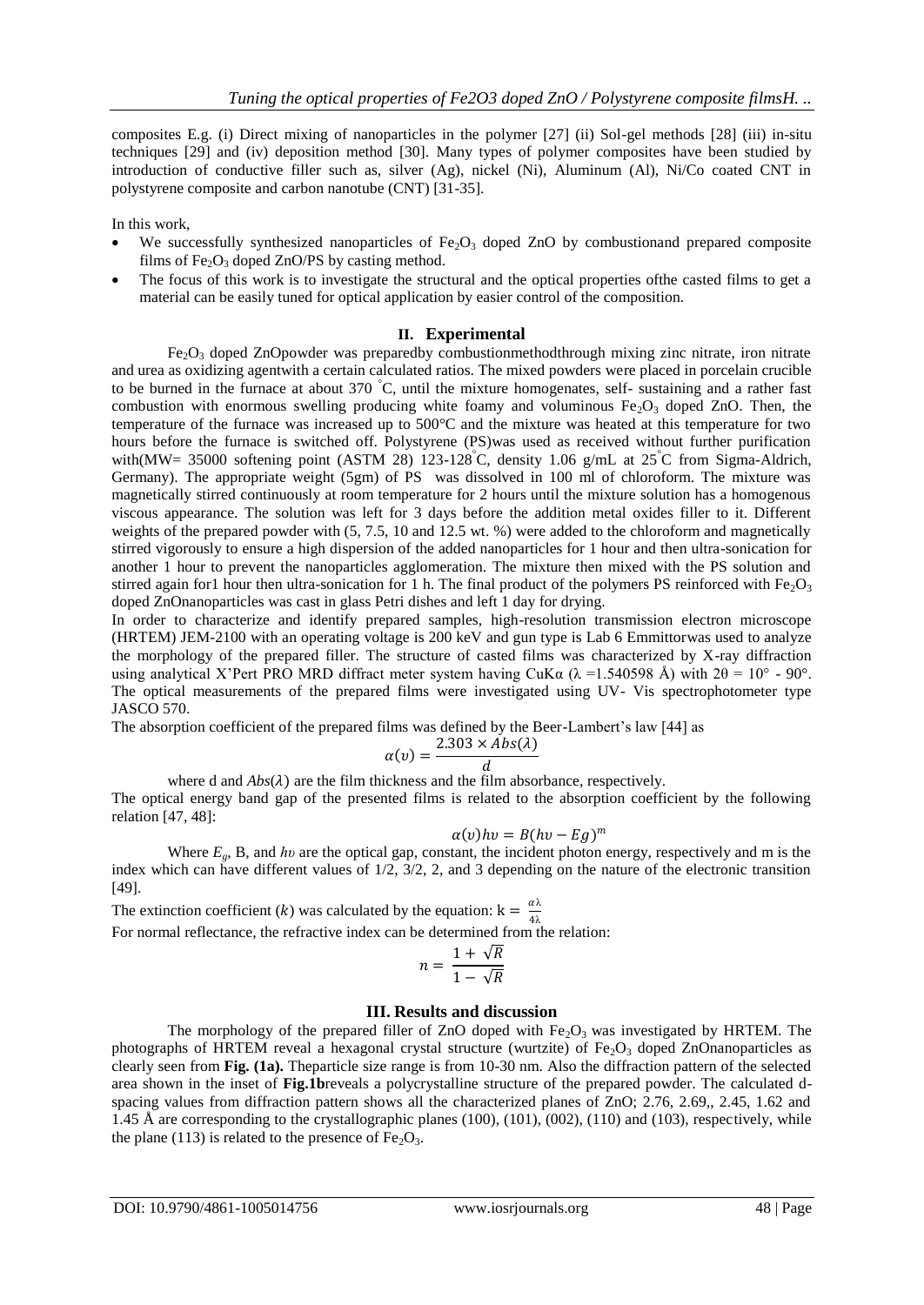

**Fig.(1a-c):** HRTEM photographs of  $Fe<sub>2</sub>O<sub>3</sub>$  doped ZnOnanoparticles (a) image of prepared nanoparticles  $\&$  (b) SAED diffraction pattern

XRD patterns of the casted films of PS filled with different weight percentages of  $Fe<sub>2</sub>O<sub>3</sub>$  doped ZnO(5, 7.5, 10, and 12.5) are depicted in **Fig.(2)**. The XRD patterns, reveals that, all the formed peaks is indexed to the JCPDS card no. 36-1451, and belongs to the formation hexagonal wurtziteZnO phase with its characterized planes (100), (002), (101), (102), (110), (103) and (201), but there is no peaks related to the Fe<sub>2</sub>O<sub>3</sub> as its percentage is less than 5 wt%. Also, the pattern indicates the presence of a hump at  $2\theta = 10{\text -}20^{\degree}$  due to polystyrene. On the other hand, the XRD shows that the polystyrene has shown some dependence on the percentage of metal oxides of  $Fe<sub>2</sub>O<sub>3</sub>$  doped ZnO filler ratio certainly, the PS peak is found to increase in broadness and decreased in intensity. By combining organic and inorganic material, the inorganic nano-sized particles of Fe<sub>2</sub>O<sub>3</sub> doped ZnOable to assemble and can stabilize the monomers of polystyrene [40].As the content of  $Fe<sub>2</sub>O<sub>3</sub>$  doped ZnOin PS matrix increases, the intensity of diffraction peak attributed to PS clearly decreases. This indicates that the  $Fe<sub>2</sub>O<sub>3</sub>$ doped ZnOcrystallites are well incorporated in PS matrix. From XRD pattern, the crystallite size (D) of  $Fe<sub>2</sub>O<sub>3</sub>$  doped ZnOnanoparticles was calculated from the corrected FWHM of the most intense peak corresponding to (002) plane using Scherrer's formula and it listed in table (1). The reported data in table (1) explained that the crystallite size decreases with  $Fe<sub>2</sub>O<sub>3</sub>$  doped ZnOcontent from 40 nm to 18.5 nm.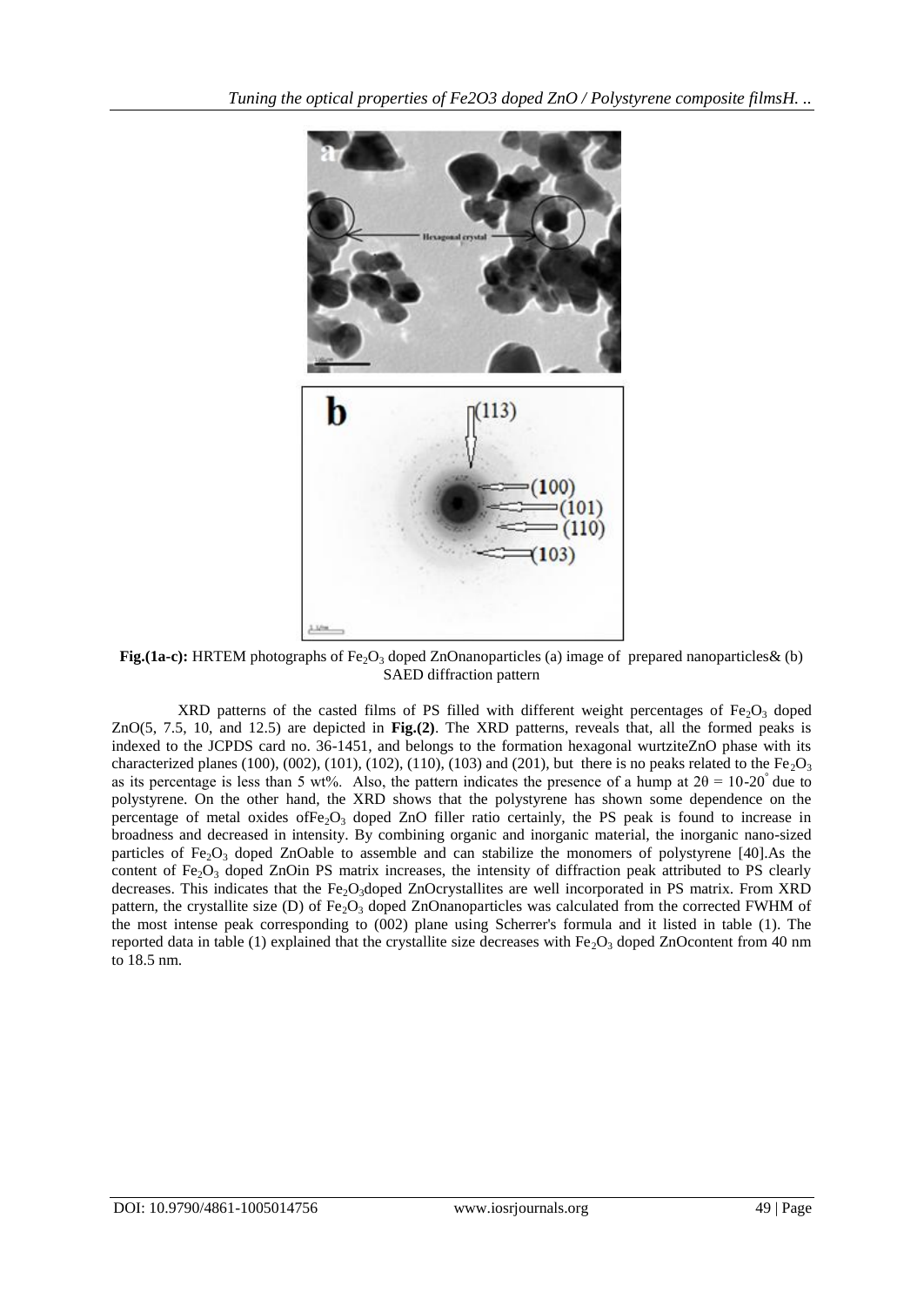

Fig. (2): X- ray diffraction patterns of Fe<sub>2</sub>O<sub>3</sub> doped ZnO/ polystyrene films with different filler concentrations.

| Fe <sub>2</sub> O <sub>3</sub>                                                                                | doped<br>concentration | ZnO |  |  |  | doped $ZnO/PS$ | doped $ZnO/PS$ |      | wt. % Fe, $O_3$   7.5 wt. % Fe, $O_3$   10 wt. % Fe, $O_3$ doped   12.5 wt. % Fe, $O_3$ | ZnO/PS |  | doped ZnO/PS |
|---------------------------------------------------------------------------------------------------------------|------------------------|-----|--|--|--|----------------|----------------|------|-----------------------------------------------------------------------------------------|--------|--|--------------|
| Crystallite size(nm)                                                                                          |                        |     |  |  |  | 40             |                | 31.5 |                                                                                         | 23     |  | 18.5         |
| $T_2L_2(1)$ . The current lite sine of $\Gamma_2$ $\Omega$ aloned $T_2\Omega/\Omega$ noncepture of the films. |                        |     |  |  |  |                |                |      |                                                                                         |        |  |              |

The EDX spectrum of both  $Fe<sub>2</sub>O<sub>3</sub>$  doped ZnO powder and  $Fe<sub>2</sub>O<sub>3</sub>$  doped ZnO/ PS films are shown in **Fig. (3a, b).**The characteristic peaks of Zn, O andFe are all found which indicate the presence of  $Fe<sub>2</sub>O<sub>3</sub>$  as doping in both powder and composite films, also there is no any impurities in the represented samples.

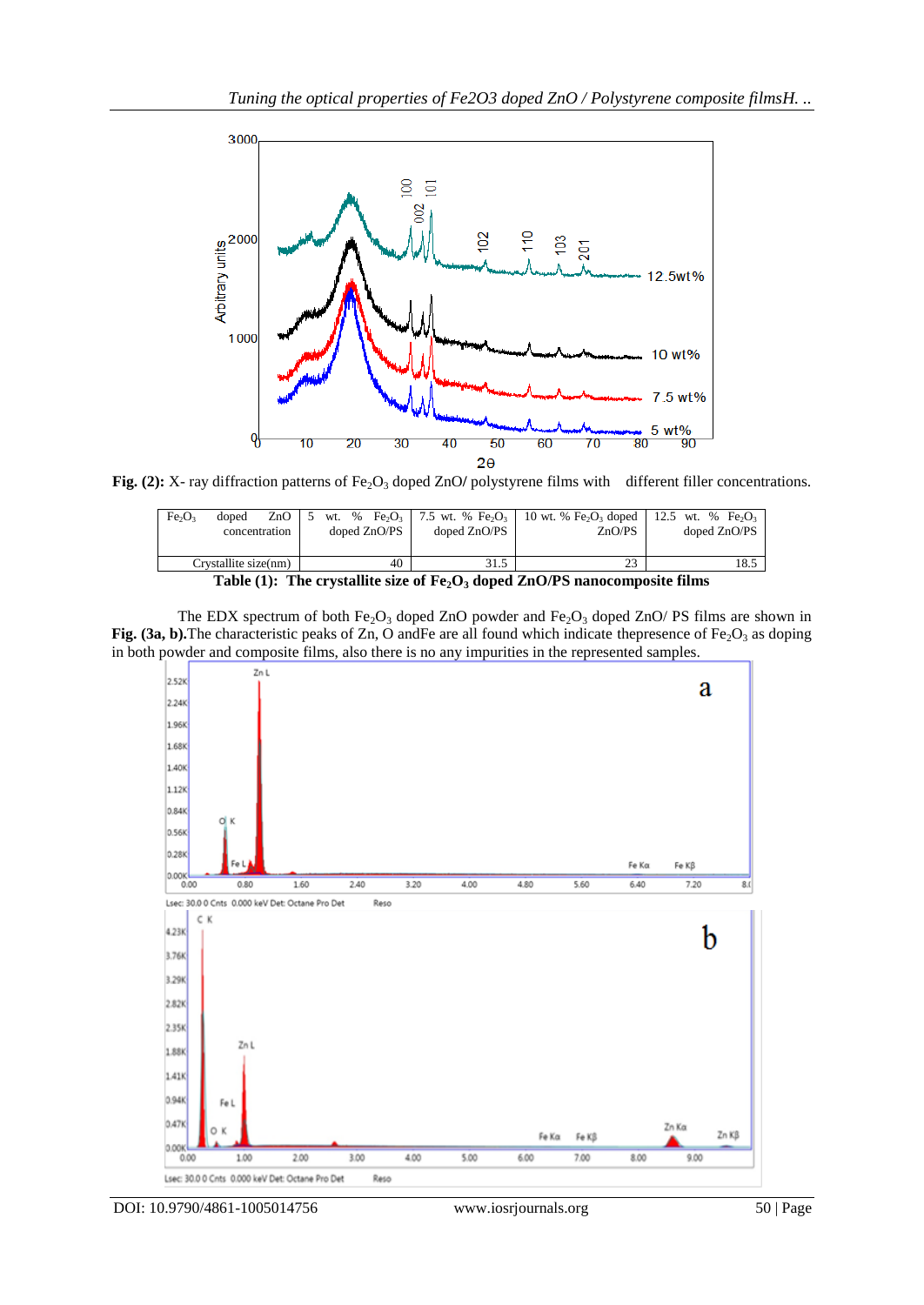.**Fig. (3):** EDX images for (a) Fe2O3 doped ZnOpowder & (b) Fe2O3 doped ZnO/ PS films The optical absorption spectra are very important to understand the optical behavior of the samples. The optical band gap of the prepared powder of Fe<sub>2</sub>O<sub>3</sub> doped ZnO can be determined from the relation between the diffuse reflectance  $(R)$ and the wave length  $(\lambda)$  as shown in **Fig. (4)**. The diffuse reflectance spectra illustrate absorption response in the range 400-600 nm due to the presence of  $Fe<sub>2</sub>O<sub>3</sub>$  as previously reported [41]. The band energy gap value is3.4 eV which can be deduced from the onset of the linear increase in the diffuse reflectance [42, 43].



Fig. (4): Diffuse reflectance for Fe<sub>2</sub>O<sub>3</sub> doped ZnO.

The optical absorption spectrum of  $Fe<sub>2</sub>O<sub>3</sub>$  doped ZnO/PS composite films with different concentration of Fe<sub>2</sub>O<sub>3</sub> doped ZnOrange from (5 to 12.5 wt %) can be shown in **Fig (5)**. This figure shows an increase in the absorption with increasing the concentration of the filler in the PS also with decreasing the wavelength due to nanocrystalline [44]. The absorbance spectrum shows that  $Fe<sub>2</sub>O<sub>3</sub>$  doped ZnO/PScomposite films have two-edge absorption. The absorptions at lower wavelengths can be attributed to ZnO. The absorptions at the higher wavelength (visible region) are ascribed to the Fe<sub>2</sub>O<sub>3</sub> where the band gap energy of bulk Fe<sub>2</sub>O<sub>3</sub> is 2.2 eV[22-26].The absorbance spectrum shows a splitting in the absorption band at 350 nm and 374 nm. The two absorption bands started to appear with the concentration of 7.5wt%. The splitting in absorption band can be attributed to the transition of the electrons from the valence to the conduction bands of ZnO [45, 46]. Where the intensity of these bands increases and become sharper with increasing the addition of  $Fe<sub>2</sub>O<sub>3</sub>$  doped ZnOpowder in the polymer matrix and a slight shift towards longer wavelengths in the range from 374nm to 376.4 nm. This observed redshift is an indication of the incorporation of  $Fe<sub>2</sub>O<sub>3</sub>$  into ZnO powder [42, 47].



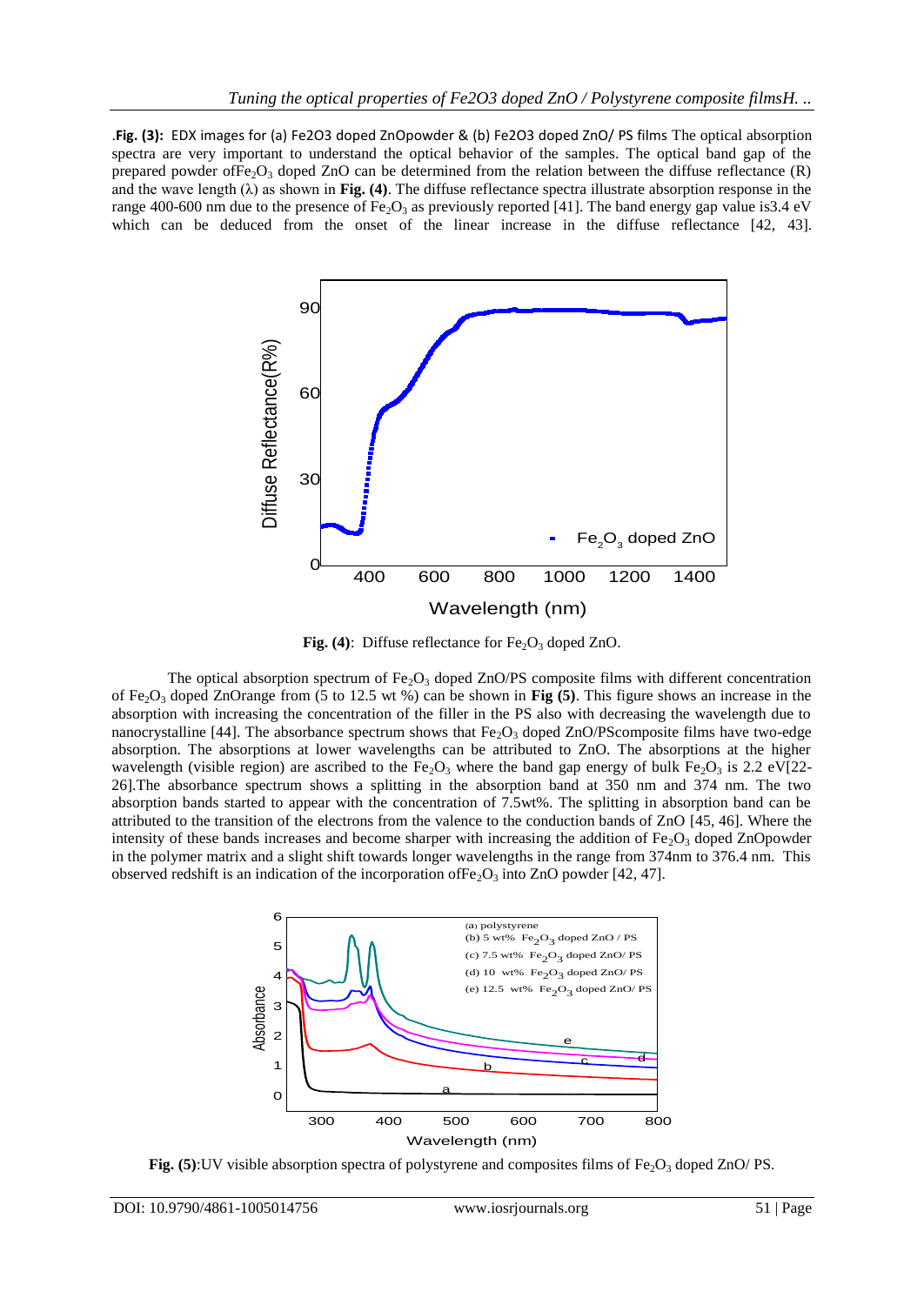The optical transmission spectrum of PS and  $Fe<sub>2</sub>O<sub>3</sub>$  doped ZnO/PS nanocomposite films with different concentration of Fe<sub>2</sub>O<sub>3</sub> doped ZnOrange from (5 to 12.5 wt. %) can be shown in **Fig (6)**. This figure explained that the transmission decreased as the Fe<sub>2</sub>O<sub>3</sub> doped ZnO nanoparticles increased due to the formation of the layer of covalent bonds formed between  $Fe<sub>2</sub>O<sub>3</sub>$  doped ZnO filler and PS chains lead to decrease in the transmission of the incident light especially at the shortest wavelengths. The transmittance of pure PS reach to 80% while,  $Fe<sub>2</sub>O<sub>3</sub>$  doped ZnO/PS films shows a decreasing in the transmission.



**Fig. (6):UV visible transmission spectra of polystyrene and composites films of Fe<sub>2</sub>O<sub>3</sub> doped ZnO/ PS.** 

**Fig (7)** shows the relation between the absorption coefficient and the photon energy. The absorption coefficient  $\alpha$  has a small and constant value at low photon energy because of the photon energy is not enough to transfer the electron from the valence band to the conduction band **(**hυ**<**E**g**), while at high energies, the absorption coefficient increases and hence a great possibility for electron transitions. The absorption coefficient increases as the concentration of  $Fe<sub>2</sub>O<sub>3</sub>$  doped ZnO nanoparticles at higher energy which indicate the crystalline nature of the samples [48] and as previously discussed from x-ray investigation. So the absorption coefficient indicates the nature of electron transition, it is expected that indirect transition of electron can occur as the values of the absorption coefficient are low  $(\alpha < 10^3)$  (cm)<sup>-1</sup>, as agree with [49]. Also, the absorption coefficient curves shifts to low photon energy values with increasing  $Fe<sub>2</sub>O<sub>3</sub>$  doped ZnO concentration.



**Fig.** (7): Absorption coefficient- photon energy relation for all investigated samples.

The allowedindirect energy band gaps of the  $Fe<sub>2</sub>O<sub>3</sub>$  doped ZnO/PS composite films are illustrated by plotting (αhʋ) 1/2 versus hʋ as clearly shown from **Fig. (8a-e).**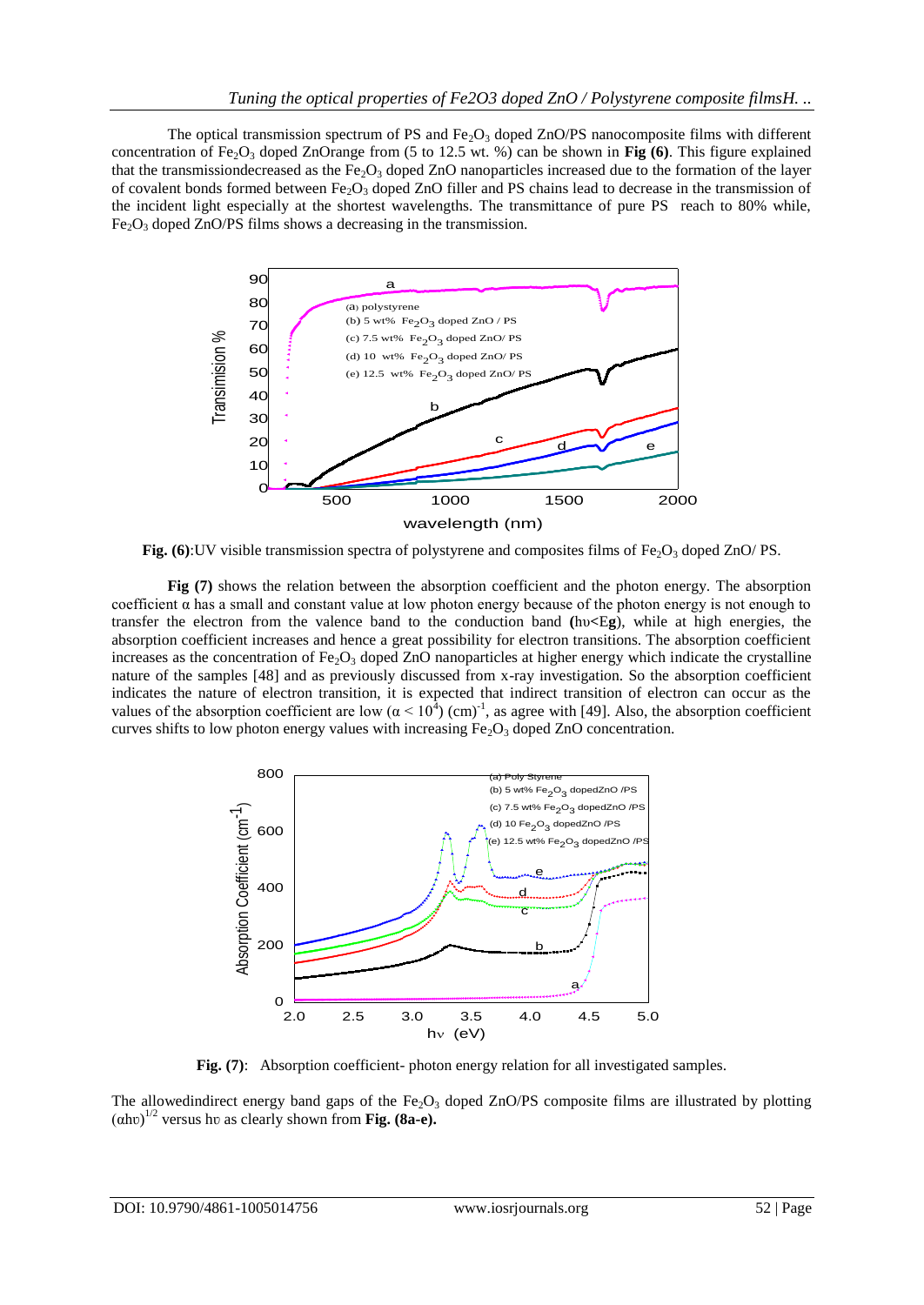

**Fig. (8):**Optical band gap values of polystyrene and  $Fe<sub>2</sub>O<sub>3</sub>$ doped ZnO/PS composite films as a function of photon energy.

The energy gap can be obtained by the extrapolated line to the photon energy (hv) axis. The pure PS shows one indirect optical energy gap while  $Fe<sub>2</sub>O<sub>3</sub>$  doped ZnO/PS samples show two indirect optical energy gaps except for sample with 12.5 wt. % $Fe<sub>2</sub>O<sub>3</sub>$  doped ZnO. The values of indirect optical energy gap were listed in **table (2).** 

| Concentration                                          | $E_{\sigma 1}(eV)$ | $E_{e2}$ (eV) |
|--------------------------------------------------------|--------------------|---------------|
| <b>PS</b>                                              |                    | 4.55          |
| 5 wt. % $Fe2O3$ doped ZnO/PS                           | 2.99               | 4.25          |
| 7.5 wt. % Fe <sub>2</sub> O <sub>3</sub> doped ZnO/ PS | 2.94               | 3.81          |
| 10 wt. % $Fe2O3$ doped ZnO/PS                          | 2.86               | 3.76          |
| 12.5 wt. % $Fe2O3$ doped ZnO/PS                        | 2.82               |               |

**Table (2): The values of allowed indirect transitionenergy gaps of Fe2O<sup>3</sup> doped ZnO/PSnanocomposite films.**

The obtained energy gap values were found to decrease with increasing concentration of  $Fe<sub>2</sub>O<sub>3</sub>$  doped ZnO in PS matrix. One possible interpretation of this observation is that the insertion of Fe<sub>2</sub>O<sub>3</sub> doped ZnOnanoparticles in the host matrix introduces multiple states (additional energy levels) in the polystyrene structure and thus decreasing the band gap energy between the valence and conductions bands. Also,the decrease of band gap may be due to the strong electronic state exchange interaction. This interaction leads to merging the bands belonging to  $Fe<sub>2</sub>O<sub>3</sub>$  and ZnO which in turn reduce the two band into one band as seen for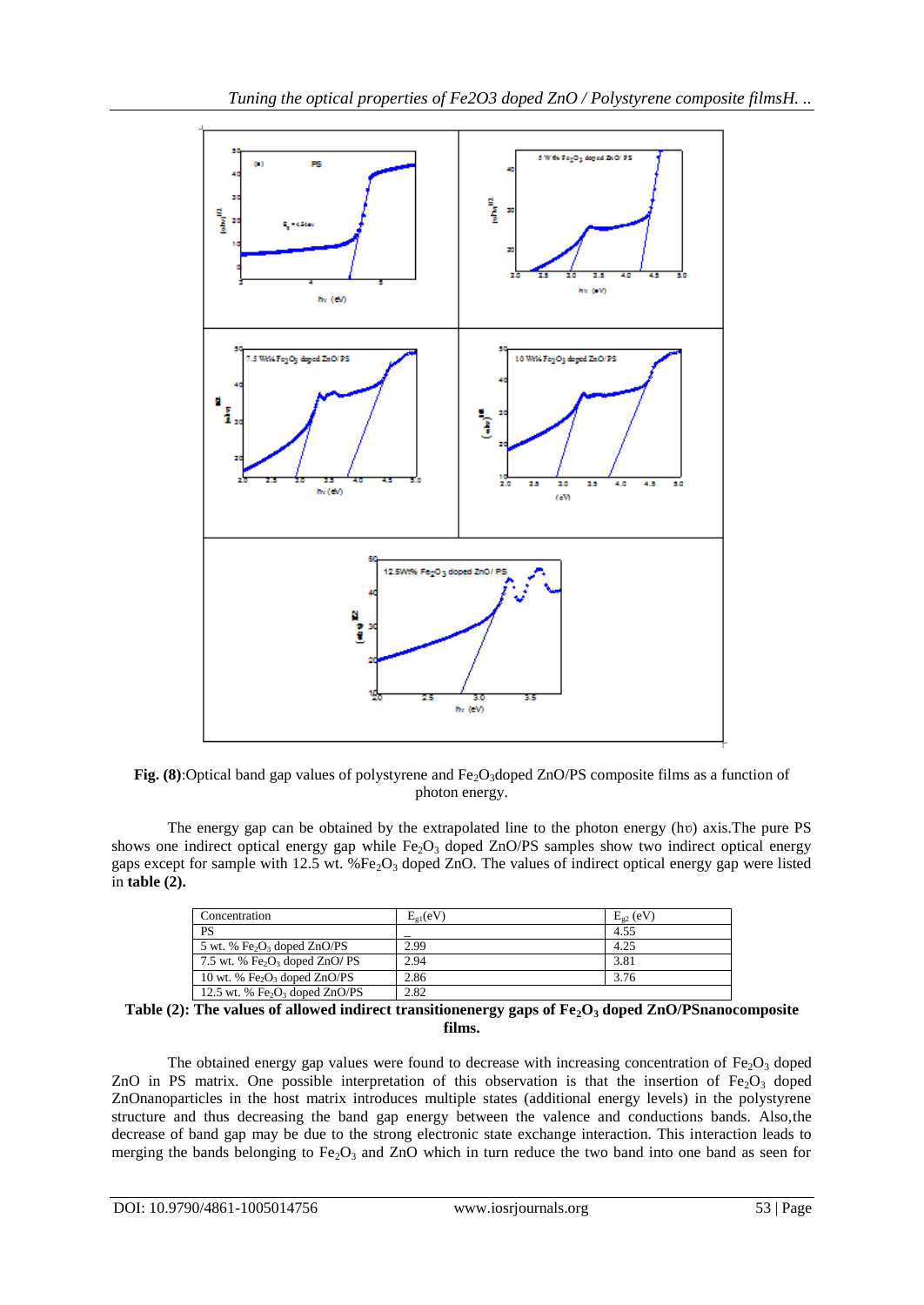12.5 wt.%Fe<sub>2</sub>O<sub>3</sub> doped ZnO / PS sample in **table (2).**The variation in the value of deduced energy gap was previously reported [42, 50].

The extinction coefficient as a function of wavelength can be shown from **Fig. (9).** Thevalue of extinction coefficientk increases with increasing  $Fe<sub>2</sub>O<sub>3</sub>$  doped ZnOconcentration in the polymer matrix. The increment of  $k$  values with wavelength reveals that some interaction takes place between photons and electrons. The small extinction coefficient ( $\approx 10^{-4}$ ) indicates that the composite samples still are transparent [50, 51], while the increase in the value of extinction coefficient at higher concentrations indicate higher absorption coefficient. The variation in the value of extinction coefficient is important in the application of optical devices [52]



wavelength (nm)

**Fig. (9):** The Extinction coefficient relation with wavelength for the prepared composites films with different filler concentrations.

Fig. (10a) shows the relation between the refractive index and the wave length. The refractive index for pure PS film is constant in the range from (200-800 nm), while it decreases rapidly only at lower wavelengths range (200-300nm) for Fe2O3 doped ZnO/PS films and is constant at higher wave length. The values of the refractive index were taken from the intersection with  $Y$ -axis as can be clearly shown from Fig (10b). It is clearly observed that the refractive index increases as the Fe2O3 doped ZnOwt % increases in PS, this may be attributed to the increasing the packing density of the investigated films. The small value observed for the refractive indexes from 1.1 to 1.6is an indication that these composites films are suitable as low-index claddings for waveguide applications [53]. The optical properties in this work confirm that the refractiveindex and energy gap are strongly correlated.

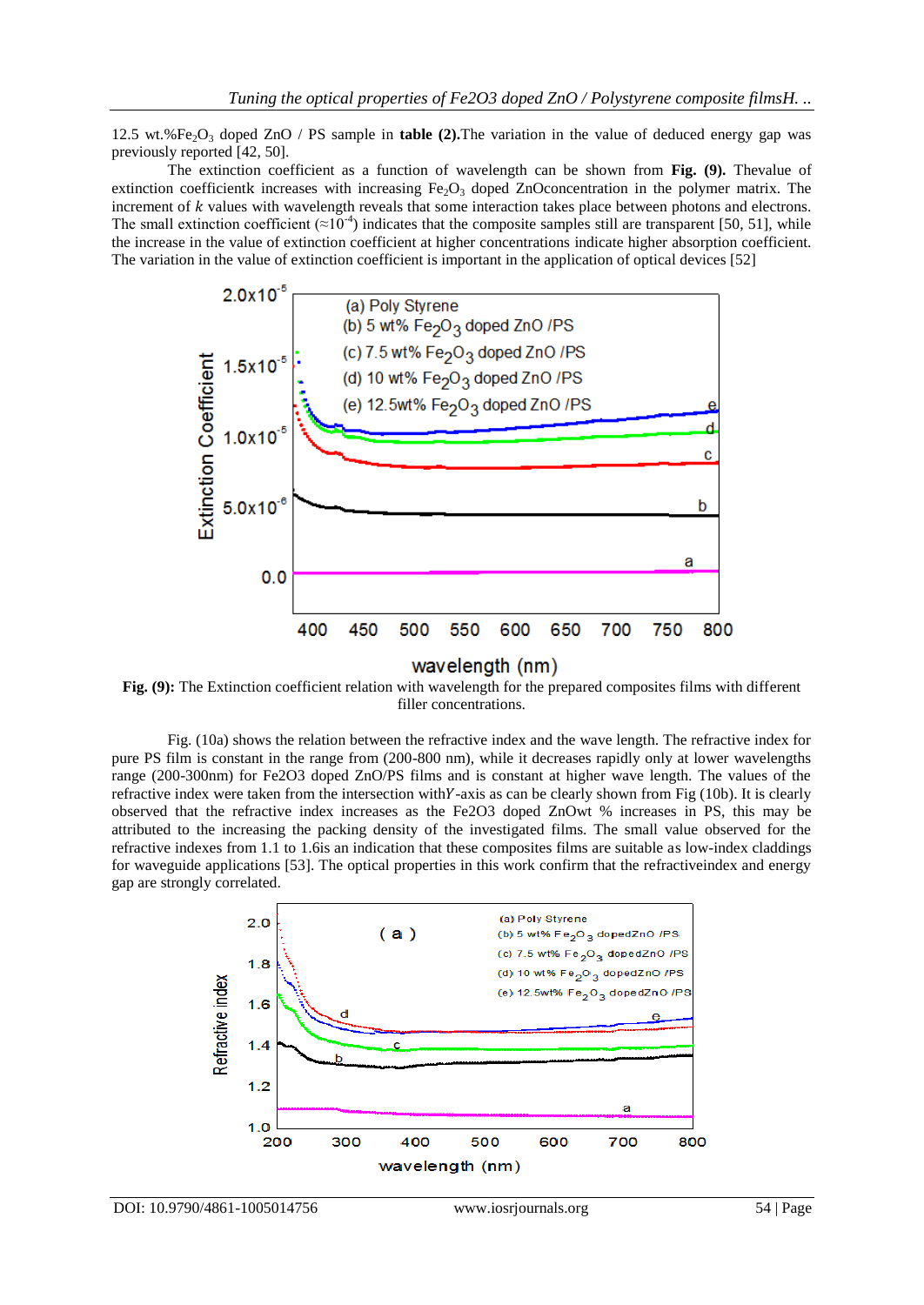

wavelength (nm)

**Fig. (10):**The refractive index vs. wavelength for the prepared composites films with different filler concentrations.

# **IV. Conclusion**

- Polymeric films based on polystyrene (PS) filled with different concentration of ZnO doped with  $Fe<sub>2</sub>O<sub>3</sub>$ nanoparticles were prepared by solution casting method.
- Fine scale nanoparticles of wurtzite structure of  $Fe<sub>2</sub>O<sub>3</sub>$  doped ZnOwere investigated by HRTEM and XRD analysis respectively.
- The optical properties of prepared composite material were performed by means of UV-Vis technique. The results showed an increase of absorption coefficient, extinction coefficient and refractive index with increasing the percentage ratio of  $Fe<sub>2</sub>O<sub>3</sub>$  doped ZnO nanoparticles in PS matrix.
- Moreover, the calculated optical band gap sharply decreased from 4.54 to 2.82 eV with increasing the filler percentage.
- Finally, we can conclude that  $Fe<sub>2</sub>O<sub>3</sub>$  doped ZnO nanoparticles addition enhanced the optical properties of PS. So the composite material will be suitable as low-index claddings for wave guide applications. Also, it will be suitable for application of photo electronic devices.

# **Reference**s:

- [1]. G. C. Psarras, CompositesA, vol. 10, no.37, pp.1545, 2006.
- [2]. M. Shaffer and K. Koziol, Chem. Commun.vol.18, pp. 2074, 2002.
- [3]. J. P. Walker and S. A. Asher , Analytical Chemical, vol. 77,no.6, pp. 1596, 2005.
- [4]. G. C. Psarras, E. Manolakaki, and G. M. Tsangaris, Composites A, vol.12, no.34, pp.1187, 2003.
- [5]. F. Liu, X. Zhang,W. Li et al., Composites A, vol.11,no.40, pp.1717, 2009.
- [6]. P. Schexnailder, and G. Schmidt, Colloidal and Polymer Science, vol. 287, pp. 1, 2009.
- [7]. H. Yon, J. Lee, D. W. Park, C. K. Hong, and S. F. Shim, Colloidal and Polymer Science, vol. 288, pp.613, 2010.
- [8]. J. H. Lim, C. K. Kang, K. K. Kim, I. K. Park, D. K. Hwang, S. J. Park, Adv. Mater.,vol.18 , pp. 2720, 2006.
- [9]. D. M. Bagnall, Y. F. Chen, Z. Zhu, T. Yao, S. Koyama, M.Y. Shen, T. Goto, Appl. Phys. Lett., vol.70, pp. 2230,1997.
- [10]. G. Srinivasan, R. T. Rajendra Kumar, J. Kumar, Opt. Mater., vol.30, pp. 314, 2007.
- [11]. S. Ilican, Y. Caglar, M. Caglar, F. Yakuphanoglu, Physica E, vol.35, pp.131, 2006.
- [12]. L. Zhang, H. Cheng, R. Zong, Y. Zhu, J. Phys. Chem. C, vol. 113, pp. 2368, 2009.
- [13]. F. A. L. Sánchez, A. S. Takimi, F. S. Rodembusch, C. P. Bergmann, J. Alloys Compd. vol. 572, pp.68, 2013.
- [14]. K.T. Ranjit, I. Willner, J. Phys. Chem. B, vol.102, no.48, pp. 9397, 1998.
- [15]. Z. Zhang, Y. Yuan, Y. Fang, L. Liang, H. Ding, L. Jin, , Talanta, vol. 73,pp. 523 2007.
- [16]. Y. Liu, L. Sun, J. Wu, T. Fang, R. Cai, A. Wei, Mater. Sci. Eng. B, vol. 194, pp. 9 2015.<br>[17]. C.C. Pei, W.W.F. Leung, Sep. Purif. Technol. vol. 114, pp. 108, 2013.
- [17]. C.C. Pei, W.W.F. Leung, Sep. Purif. Technol. vol.114, pp. 108, 2013.
- [18]. A. Hamrouni, H. Lachheb, A. Houas, Mater. Sci. Eng. B, vol. 178, pp.1371, 2013.
- [19]. R. Saravanan, S. Karthikeyan, V.K. Gupta, G. Sekaran, V. Narayanan, A. Stephen, Mater. Sci. Eng. C, vol. 33, pp.91, 2013.
- [20]. J. Xie, Z. Zhou, Y.W. Lian, Y.J. Hao, X.Y. Liu, M.X. Li, Y. Wei, Ceram. Int.,vol. 40, pp.12519, 2014.